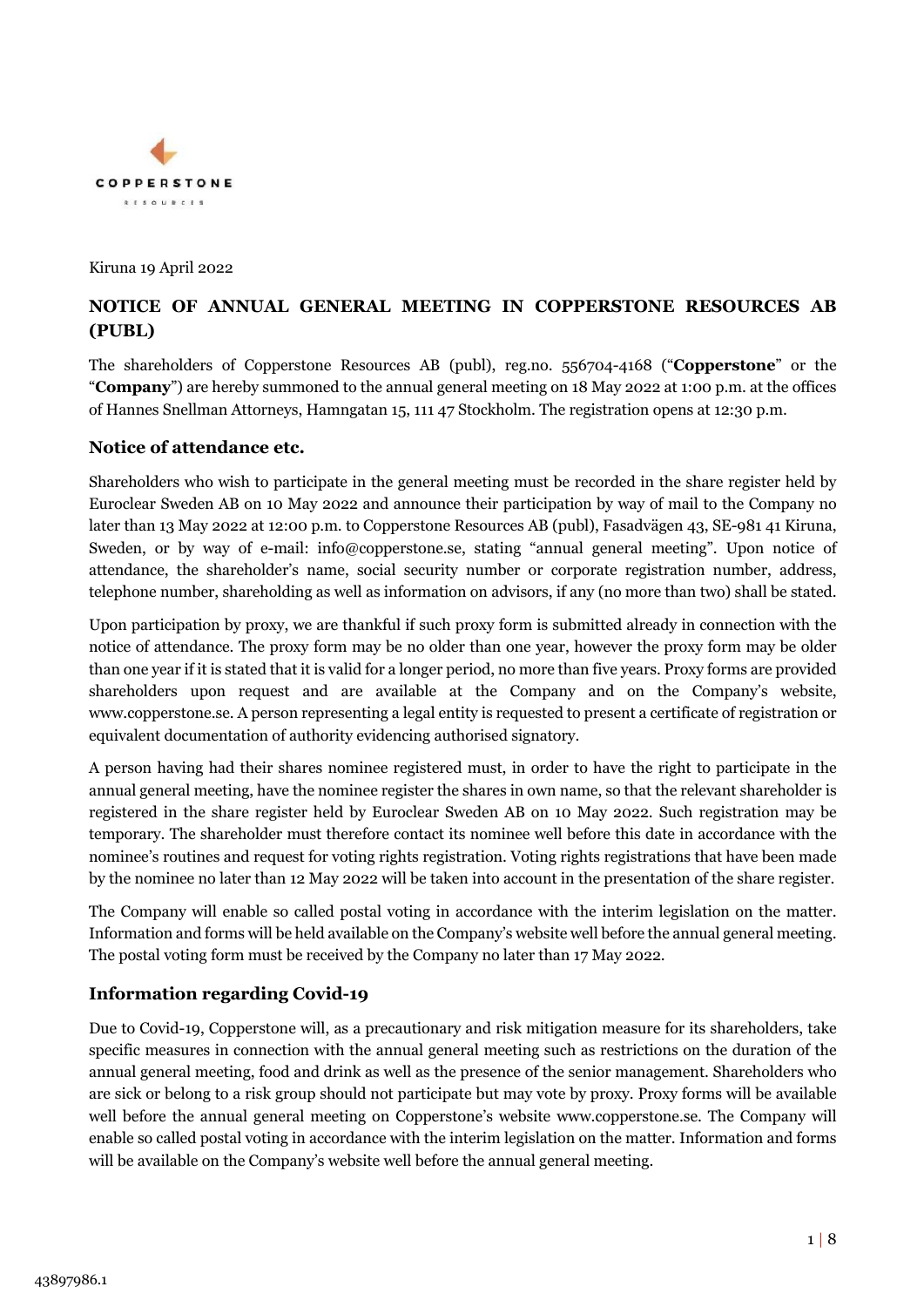## **Proposed agenda**

- 1. Election of chairman of the meeting.
- 2. Preparation and approval of the voting list.
- 3. Election of one or two persons to verify the minutes.
- 4. Determination as to whether the annual general meeting has been duly convened.
- 5. Approval of the agenda.
- 6. Presentation of the annual report and the auditor's report, as well as the consolidated accounts and the auditor's report on the consolidated accounts.
- 7. Resolution with respect to

a) adoption of the income statement and the balance sheet

b) appropriation of the limited liability Company's profits or losses in accordance with the approved balance sheet and

c) discharge of liability for the members of the board of directors and the CEO.

- 8. Determination of the fees payable to members of the board of directors and the auditor.
- 9. Election of the members of the board of directors and auditor.
- 10. Resolution on authorisation for the board of directors to resolve on new issues.
- 11. Resolution on adoption of Incentive program 2022/2025:1 by way of (A) issue of warrants to the subsidiary Copperstone Incentive AB and (B) approval of transfer of warrants to management and key personnel in the Company.
- 12. Resolution on adoption of Incentive program 2022/2025:2 by way of (A) issue of warrants to the subsidiary Copperstone Incentive AB and (B) approval of transfer of warrants to members of the board of directors.
- 13. Resolution on instruction for and appointment of the nomination committee.
- 14. Closing of the meeting.

## **Proposals for decision**

## **Item 1: Election of chairman of the meeting**

The nomination committee proposes that the chairman of the board, Jörgen Olsson, is elected chairman at the annual general meeting 18 May 2022.

## **Item 7b: Resolution regarding appropriation of the limited liability company's profits or losses in accordance with the approved balance sheet**

The board of directors' proposal regarding appropriation of the Company's result will be presented in the annual report for the financial year 2021. The board of directors does not propose any dividend and proposes that the result is carried forward.

## **Item 8: Resolution regarding remuneration for the board of directors and the auditor**

The nomination committee proposes that, for the period until the end of the next annual general meeting, (i) remuneration of SEK 200,000 shall be paid to each of the members of the board of directors (who does not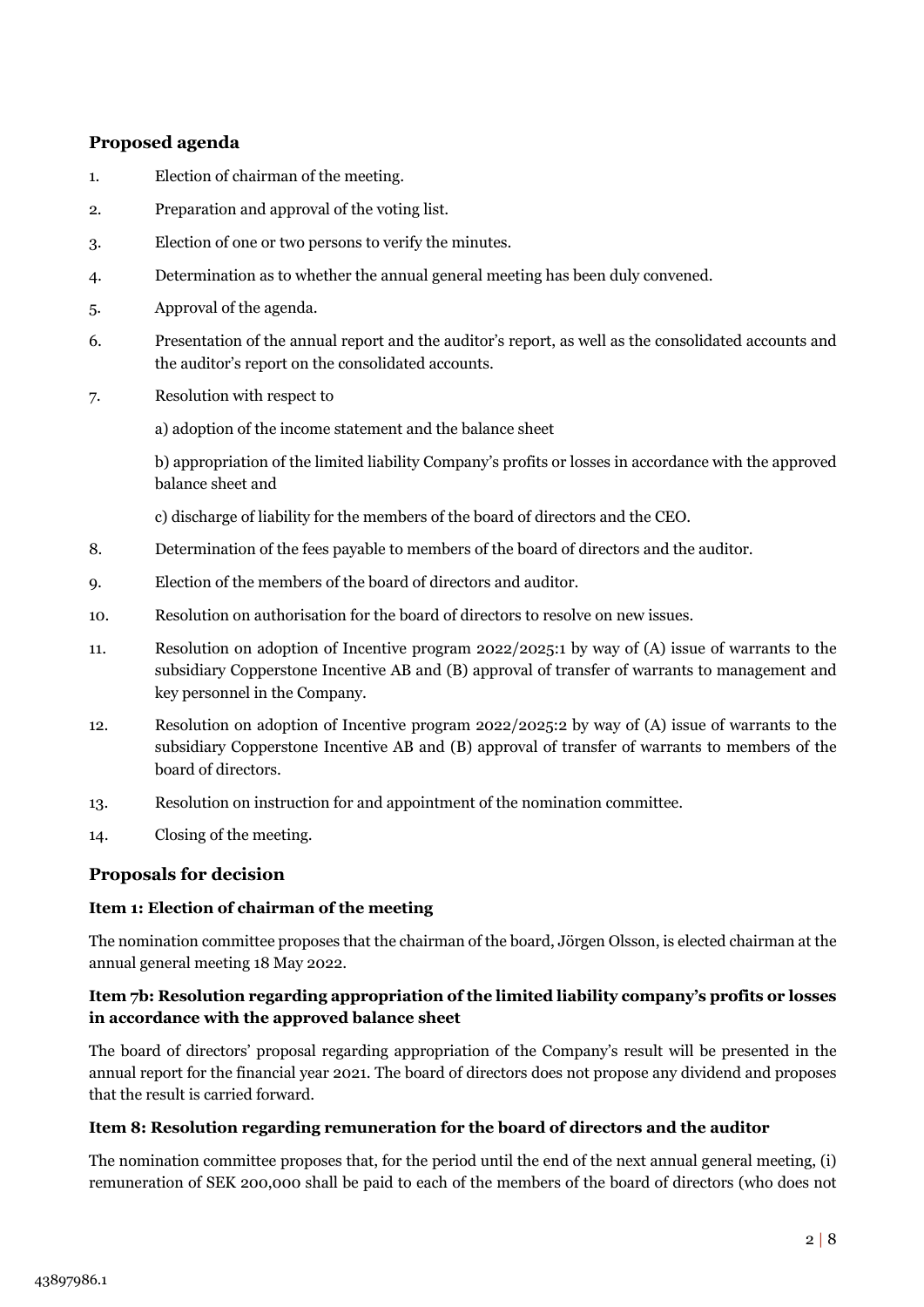have an employment in the Company) and that remuneration of SEK 250,000 shall be paid to the deputy chairman of the board of directors, a total amount of SEK 1,050,000, and (ii) that the monthly salary for the executive chairman of the board of directors (who does not receive remuneration pursuant to item (i) in accordance with the resolution of the extraordinary general meeting on 15 December 2020), is increased to SEK 150,000, plus car benefit consisting of a customary company car, as well as (iv) that the remuneration to the auditor shall be paid as per approved invoice.

## **Item 9: Election of the members of the board of directors and auditor**

The nomination committee proposes that the annual general meeting resolves that the board of directors shall consist of seven (7) members of the board, including the chairman of the board.

The nomination committee proposes that, for the period until the end of the next annual general meeting, Michael Mattsson, Sven-Erik Bucht, Jane Lundgren Ericsson, Markus Petäjäniemi (also deputy chairman) and Lars Seiz shall be re-elected as members of the board and that Jörgen Olsson shall be re-elected as executive chairman of the board. The nomination committee further proposes that Ing-Marie Andersson Drugge be elected as member of the board, for the period until the end of the next annual general meeting. Greg Hall has declined re-election.

Ing-Marie Andersson Drugge has a MSc Engineer/Metallurgist degree from University of Luleå and she has substantial experience from management positions within the processing industry. Her experience also includes senior positions within Boliden and Outokumpu. Ing-Marie Andersson Drugge also has earlier board experience from, among others, Swerim AB, EIT Raw Materials and SIP-STRIM, a Swedish innovation programme for mines and smelters.

The nomination committee proposes that Öhrlings PricewaterhouseCoopers AB, with Martin Johansson as auditor in charge, shall be re-elected as auditor in the Company for the period until the end of the next annual general meeting.

## **Item 10: Resolution on authorisation for the board of directors to resolve on new issues**

The board of directors of Copperstone Resources AB (publ), reg.no. 556704-4168 proposes that the general meeting resolves to authorise the board for the period until the next annual general meeting, at one or several occasions, with or without deviation from the shareholders' preferential rights, against payment in cash or through set-off or in kind, or otherwise with conditions, to resolve on an issue of new shares, convertibles or warrants. The total number of issued shares, or the number of shares that may be issued upon conversion of convertibles or through exercise of warrants, may not exceed 20 per cent of the registered number of shares in the Company at the time of the general meeting's resolution. The number of shares which may be issued upon conversion of convertibles or through exercise of warrants refers to the number of shares before a potential recalculation. The purpose of the authorisation, and the reason for the possibility to deviate from the shareholder's preferential rights, is to enable the Company to, in a promptly and cost-effective manner, procure capital, carry out acquisitions or make use of other strategic opportunities. The value transferred to the Company through issues by virtue of the authorisation, shall be made on market terms and may include a market-based issue discount.

The board of directors, or the person the board appoints, shall have the right to make such minor adjustments to this resolution that may be necessary in connection with registration with the Swedish Companies Registration Office.

In order for a valid resolution, made by the general meeting in accordance with the board of directors' proposal, the resolution must be supported by shareholders holding no less than two-thirds of both the votes cast as well as of the shares represented at the general meeting.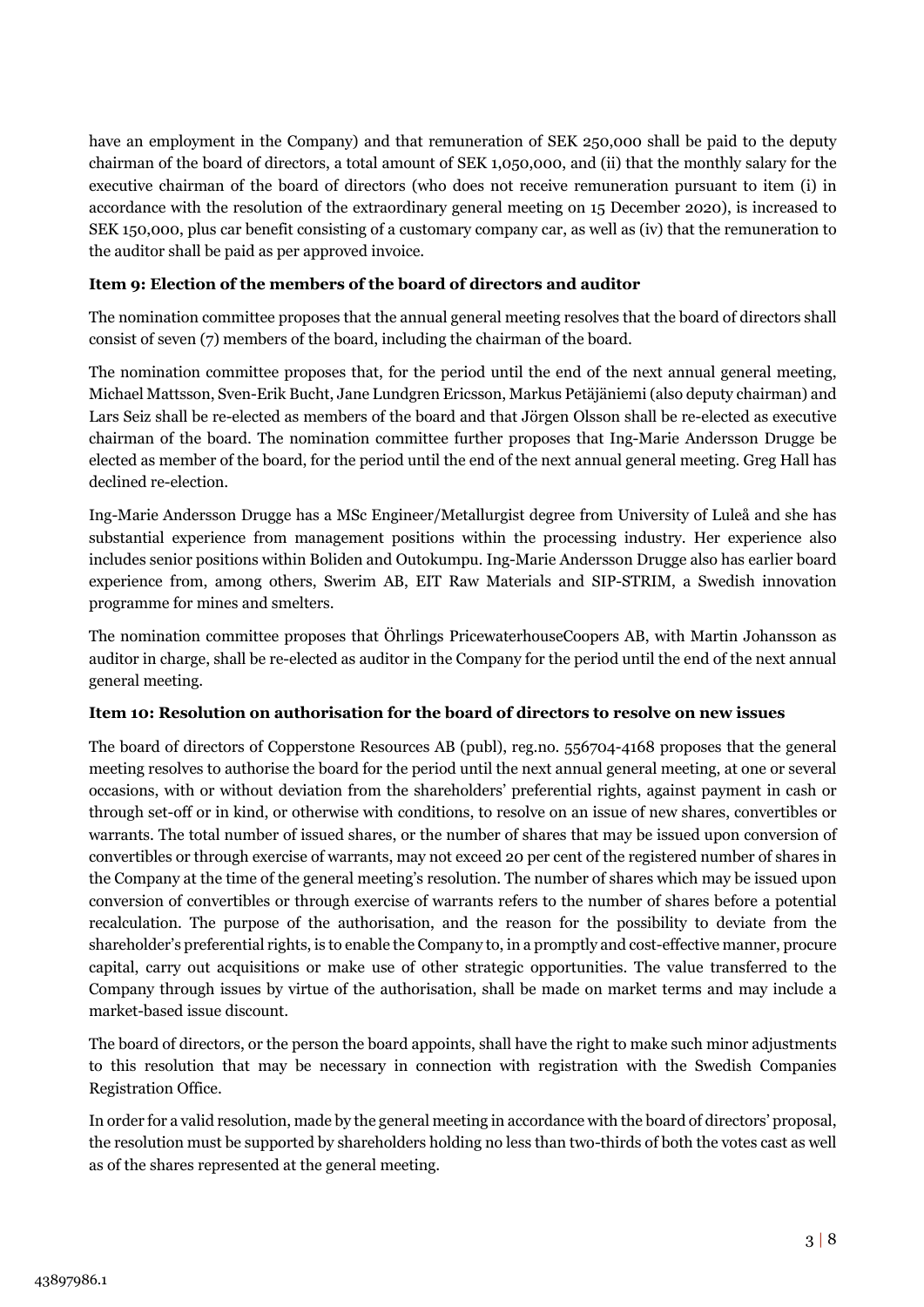## **Item 11: Resolution on adoption of Incentive program 2022/2025:1 by way of (A) issue of warrants to the subsidiary Copperstone Incentive AB and (B) approval of transfer of warrants to management and key personnel in the Company**

The board of directors of Copperstone Resources AB (publ) reg.no. 556704-4168, proposes that the general meeting resolves to adopt an incentive program aimed for management and key personnel in the Company. This is proposed to be carried out by way of a directed issue of warrants to the wholly owned subsidiary Copperstone Incentive AB (the "**Subsidiary**") in accordance with the resolution item (A) below, and transfer to selected management and key personnel in accordance with resolution item (B). The resolution items (A) and (B) are mutually conditioned by each other and are resolved upon one resolution.

The board of directors assesses that it is urgent and in the interest of all shareholders that management and key personnel have a long-term interest of a good value development of the share in the Company. A personal and a long-term ownership commitment may be expected to contribute to an increased interest of the Company's operations and results as well as to increase the motivation for, and affinity with, the Company and its shareholders.

## **(A) – Issue of warrants to the subsidiary Copperstone Incentive AB**

The board of directors proposes that a directed issue of warrants is carried out by way of no more than 12 000 000 warrants of series 2022/2025:1 shall be issued. The right to subscribe for the warrants shall, with deviation from the shareholders' preferential rights, only accrue to the Subsidiary. The intention is that the warrants afterwards shall be transferred to management and key personnel in the Company in accordance with what is stated in resolution item (B). The reason for that the issue is proposed to deviate from the shareholders' preferential rights is therefore to create incentives for management and key personnel to at all times work for the Company's positive development since these possess management roles or key roles in the Company and thereby constitutes an important part of the Company's continued operations. The warrants are issued without consideration. Each warrant shall entitle to subscription of one (1) share in the Company to a subscription price per share corresponding to the current share price in connection with the annual general meeting, which further will be seen in the board of directors' complete proposal, multiplicated with 1.5. Subscription of shares by exercising the warrants shall, in accordance with the terms and conditions for the warrants, be possible to carry out up until and including 18 December 2025. In the event that all of the warrants are exercised for subscription of shares, the Company's registered share capital will be increased with SEK 1,200,000. The terms and conditions, including customary provisions of recalculation with regard to certain events related to the Company etc., which will be set forth in the board of directors' complete proposal, shall be applied regarding the warrants.

## **(B) - Approval of transfer of warrants to management and key personnel in the Company**

Further, the board of directors proposes that the general meeting resolves to approve that the Subsidiary shall transfer no more than 12,000,000 warrants in total to management or key personnel (or wholly owned companies by these persons) in the Company with the distribution stated below.

| <b>Position / Categories</b>                                                      | The number of warrants                |
|-----------------------------------------------------------------------------------|---------------------------------------|
| <b>CEO</b>                                                                        | Maximum 2,500,000 warrants            |
| Management and other key personnel, including<br>consultants on a permanent basis | Maximum 2,000,000 warrants per person |
| Newly employed management and key personnel                                       | Maximum 2,000,000 warrants per person |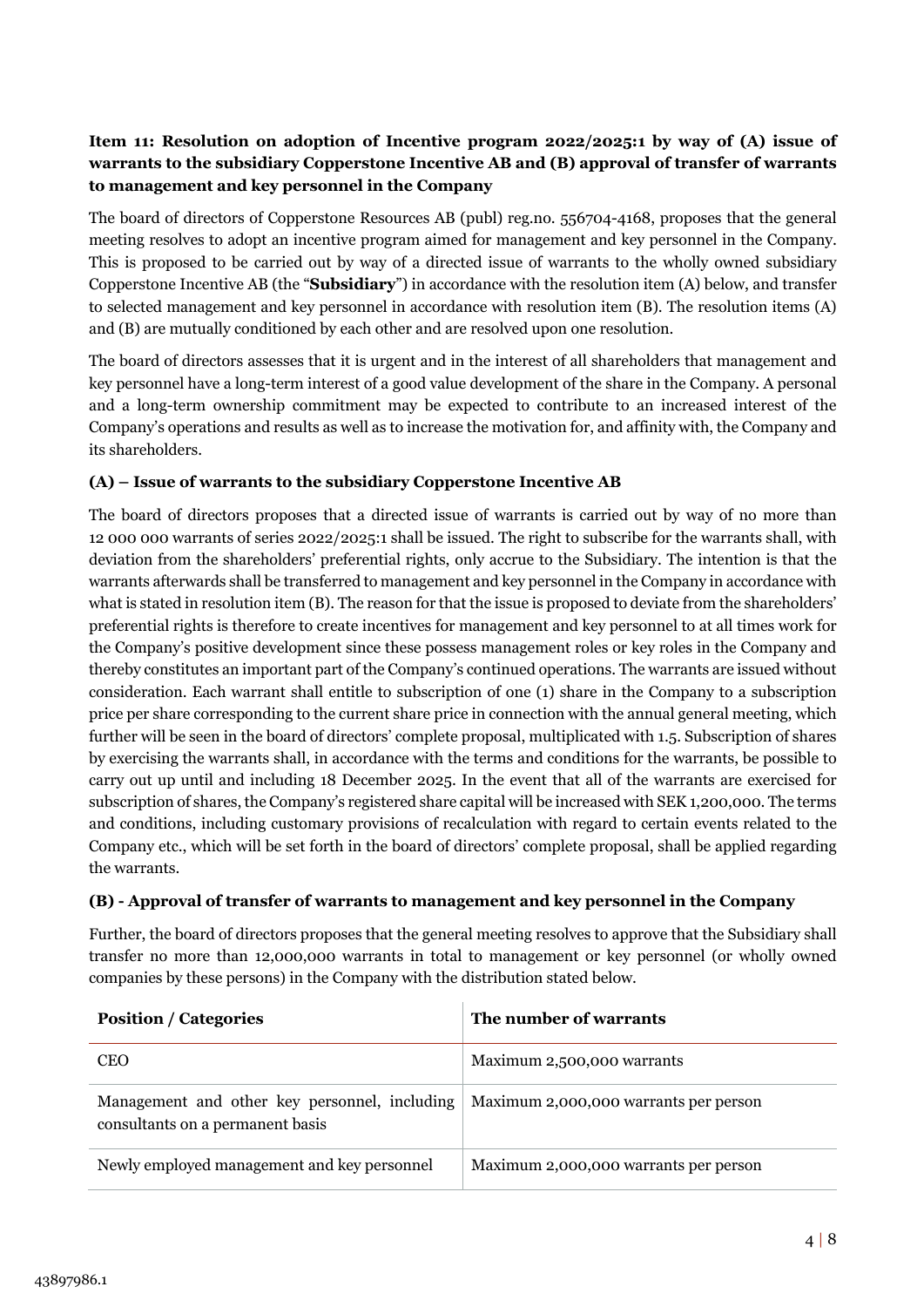The warrants shall be transferred on market-based terms to a price determined on the basis of the calculated market value for the warrants at the time for transfer, by an application of Black & Scholes valuation model (options premium). The calculation of the option premium to management shall be made or controlled by an independent valuation expert, or shall be made on the basis of the expert's valuation. Further, a so-called offer of first refusal-agreement, shall be entered into, according to which the warrant holder shall be obliged to offer the Company to acquire the warrants, or a certain part of these, under certain conditions.

#### **Dilution**

Based on the current number of shares in the Company, the dilution as a consequence of the proposed incentive program, with the assumption that all warrants will be exercised for subscription of shares, will not exceed 1 per cent of the shares and votes in the Company (not included the dilution which may arise as a result of the proposed incentive program for the board of directors and the Company's current incentive programs).

#### Costs for the incentive program and effects to important key figures

The incentive program 2022/2025:1 has been prepared in consultation with external advisors and the total cost for this advice is not expected to amount to noteworthy amounts. Beyond the costs for advisors, the board of directors assesses that the incentive program will cause some administrative costs in connection to subscription of shares by exercising of the warrants and registration with the Swedish Companies Registration Office. Furthermore, the Company may link salary-based bonuses to allotments in order to facilitate participation in the program, the bonus costs of which in that case will fall within the Company's ordinary personnel costs.

The stated dilution above refers to in relation to the Company's key figure the dilution of the number of shares, and finally affects relevant key figures first if the Company's value has risen so much that exercising is carried out during the maturity period. In such a case, the dilution should be counteracted by the fact that the Company, in the event of full exercising, would (based on current share price) be added an amount of approximately SEK 21,600,000.

#### Earlier incentive programs in the Company

The Company has currently some ongoing share-related incentive programs which include management, and some ongoing share-related incentive programs which include members of the board of directors. All of the Company's warrant programs are presented on the Company's website and will be described in the board of directors' proposal. In the event that the incentive program in accordance with the board of directors' proposal above as well as the nomination committee's proposal regarding incentive program aimed for the board of directors, would be fully implemented within the now intended frames, the total numerical dilution together with the today existing warrant programs, will not exceed 5 per cent.

#### Majority requirements

Resolution to adopt incentive programs according to the above stated, is covered by the rules for the board of directors and management in Chapter 16 of the Swedish Companies Act (2005:551), which, in order for a valid resolution, requires that the proposal under this item is supported by shareholders representing no less than nine tenth (9/10) of both the votes cast as well as of the shares represented at the general meeting.

## **Item 12: Resolution on adoption of Incentive program 2022/2025:2 by way of (A) issue of warrants to the subsidiary Copperstone Incentive AB and (B) approval of transfer of warrants to members of the board of directors**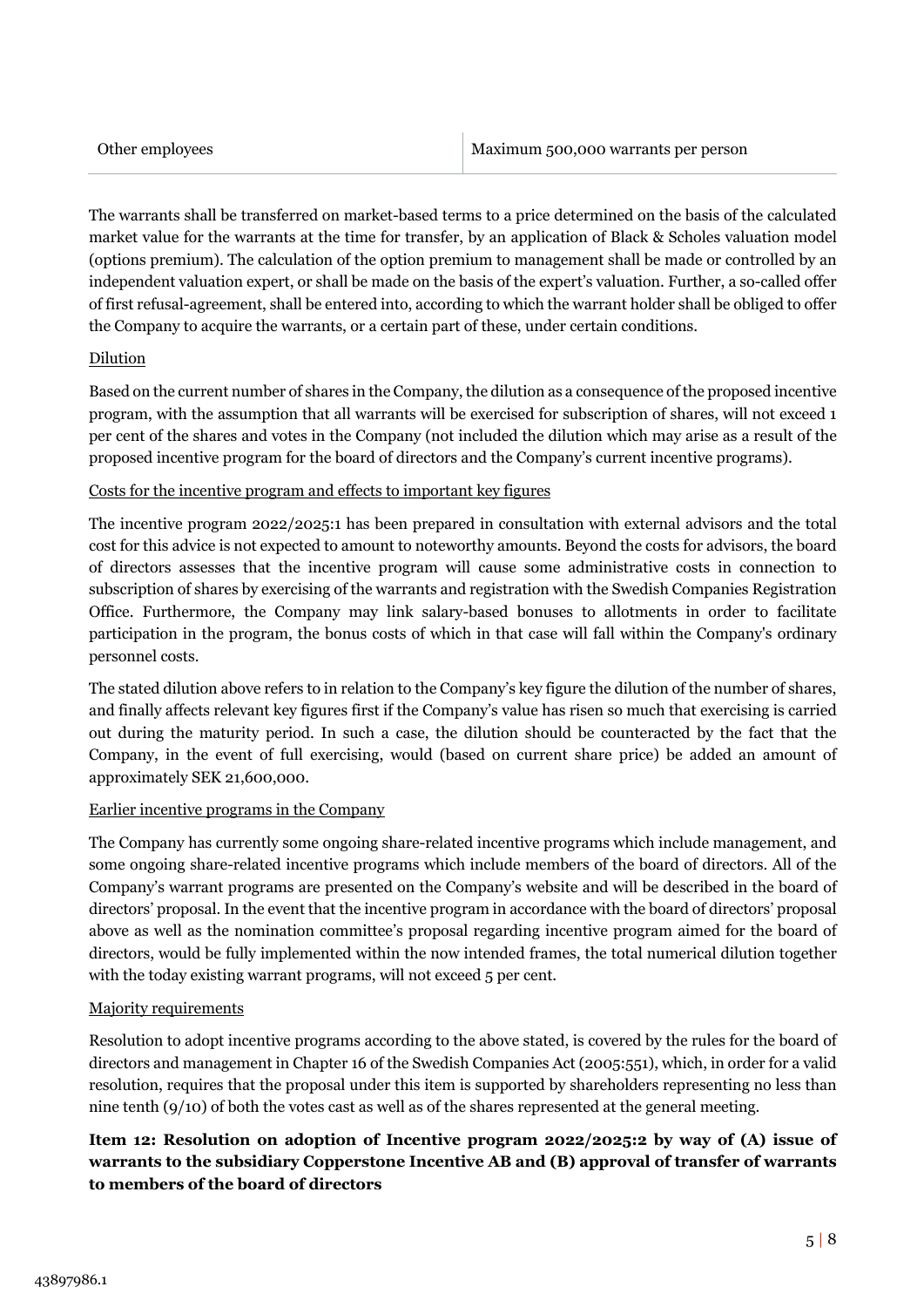The nomination committee in Copperstone Resources AB (publ) reg.no. 556704-4168, proposes that the general meeting resolves to adopt an incentive program aimed for members of the board of directors in the Company. This is proposed to be carried out by way of a directed issue of warrants to the wholly owned subsidiary Copperstone Incentive AB (the "**Subsidiary**") in accordance with the resolution item (A) below, and transfer to members of the board of directors in accordance with resolution item (B). The resolution items (A) and (B) are mutually conditioned by each other and are resolved upon one resolution.

The nomination committee assesses that it is urgent and in the interest of all shareholders that members of the board of directors in the Company have a long-term interest of a good value development of the share in the Company. A personal and a long-term ownership commitment may be expected to contribute to an increased interest of the Company's operations and results as well as to increase the motivation for, and affinity with, the Company and its shareholders.

## **(A) – Issue of warrants to the subsidiary Copperstone Incentive AB**

The nomination committee propose that a directed issue of warrants is carried out by way of no more than 15,000,000 warrants of series 2022/2025:2 shall be issued. The right to subscribe for the warrants shall, with deviation from the shareholders' preferential rights, only accrue to the Subsidiary. The intention is that the warrants afterwards shall be transferred to members of the board of directors in the Company in accordance with what is stated in resolution item (B). The reason for that the issue is proposed to deviate from the shareholders' preferential rights is therefor to create incentives for members of the board of directors to at all times work for the Company's positive development since these possess key roles in the Company and thereby constitutes an important part of the Company's continued operations. The warrants are issued without consideration. Each warrant shall entitle to subscription of one (1) share in the Company to a subscription price per share corresponding to the current share price in connection with the annual general meeting, which further will be seen in the nomination committee's complete proposal, multiplicated with 1.5. Subscription of shares by exercising the warrants shall, in accordance with the terms and conditions for the warrants, be possible to carry out up until and including 18 December 2025. In the event that all of the warrants are exercised for subscription of shares, the Company's registered share capital will be increased with SEK 1,500,000. The terms and conditions, including customary provisions of recalculation with regard to certain events related to the Company etc., which will be set forth in the nomination committee's complete proposal, shall be applied regarding the warrants.

## **(B) - Approval of transfer of warrants to the board of directors in the Company**

Further, the nomination committee proposes that the general meeting resolves that the Subsidiary shall transfer no more than 15,000,000 warrants in total to members of the board of directors (or wholly owned companies by these persons) in the Company with the distribution stated below.

| <b>Position / Categories</b>                                                                                                                                                                               | The number of warrants     |
|------------------------------------------------------------------------------------------------------------------------------------------------------------------------------------------------------------|----------------------------|
| Chairman of the board                                                                                                                                                                                      | Maximum 5,000,000 warrants |
| Other members of the board, excluding such $\vert$ Maximum 2,000,000 warrants per person<br>member participating in the incentive program for<br>management and key personnel proposed at the<br>same time |                            |

The warrants shall be transferred on market-based terms to a price determined on the basis of the calculated market value for the warrants at the time for transfer, by an application of Black & Scholes valuation model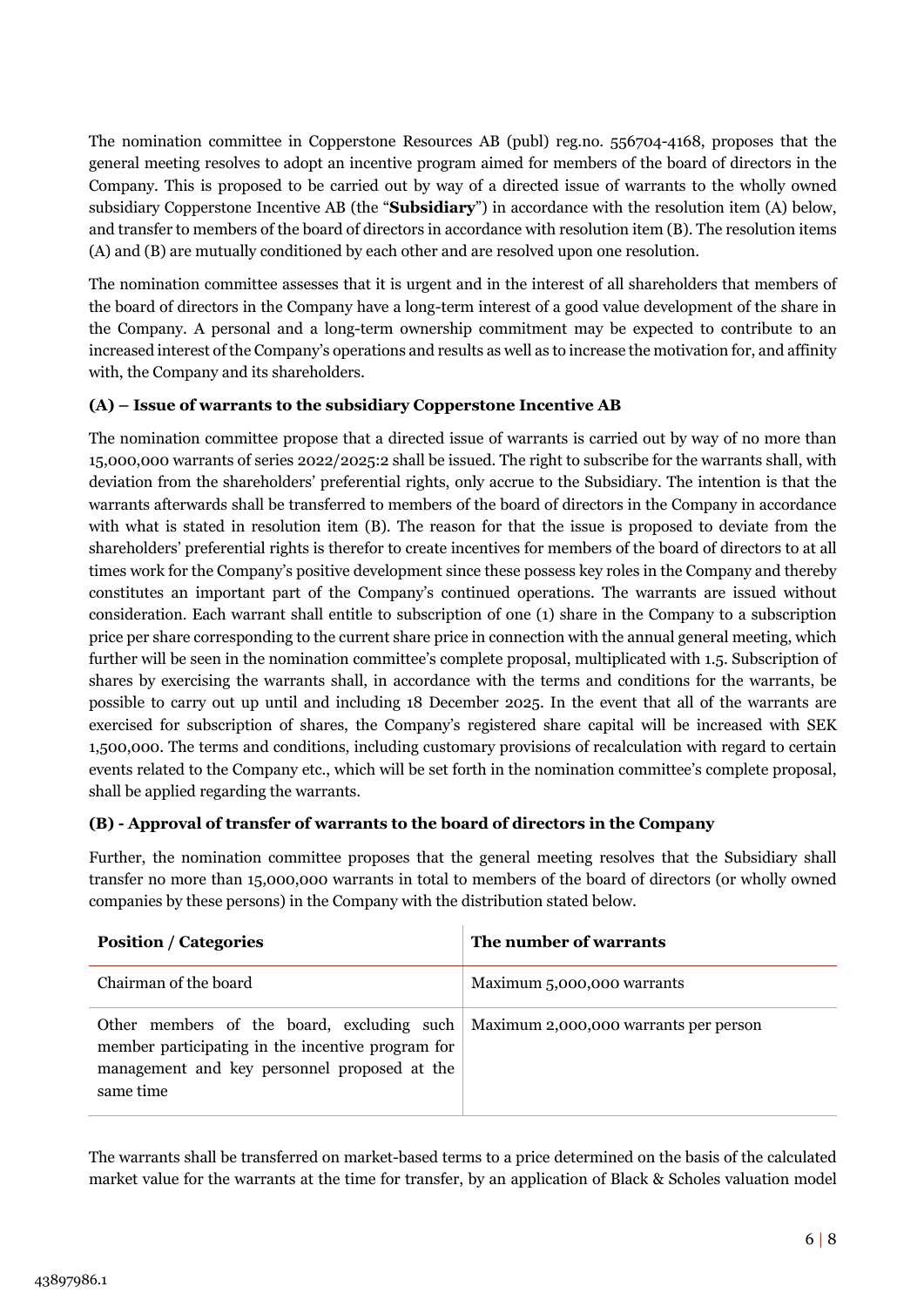(options premium). The calculation of the option premium to members of the board of directors shall be made or controlled by an independent valuation expert or shall be made on the basis of the expert's valuation. Further, a so-called offer of first refusal-agreement, shall be entered into, according to which the warrant holder shall be obliged to offer the Company to acquire the warrants, or a certain part of these, under certain conditions.

## Dilution

Based on the current number of shares in the Company, the dilution as a consequence of the proposed incentive program, with the assumption that all warrants will be exercised for subscription of shares, will not exceed 1.5 per cent of the shares and votes in the Company (not included the dilution which may arise as a result of the proposed incentive program for management and key personnel and the Company's current incentive programs).

## Costs for the incentive program and effects to important key figures

The incentive program 2022/2025:2 has been prepared in consultation with external advisors and the total cost for this advice is not expected to amount to noteworthy amounts. Beyond the costs for advisors, the nomination committee assess that the incentive program will cause some administrative costs in connection to subscription of shares by exercising of the warrants and registration with the Swedish Companies Registration Office.

The stated dilution above refers to in relation to the Company's key figure the dilution of the number of shares, and finally affects relevant key figures first if the Company's value has risen so much that exercising is carried out during the maturity period. In such a case, the dilution should be counteracted by the fact that the Company, in the event of full exercising, would (based on current share price) be added an amount of SEK 27,000,000.

## Earlier incentive programs in the Company

The Company has currently some ongoing share-related incentive programs which include management, and some ongoing share-related incentive programs which include members of the board of directors. All of the Company's warrant programs are presented on the Company's website and will be described in the nomination committee's complete proposal. In the event that the incentive program in accordance with the nomination committee's proposal above as well as the board of directors'' proposal regarding incentive program aimed for management and key personnel, would be fully implemented within the now intended frames, the total numerical dilution together with the today existing warrant programs, will not exceed 5 per cent.

## Majority requirements

Resolution to adopt incentive programs according to the above stated, is covered by the rules for the board of directors and management in Chapter 16 of the Swedish Companies Act (2005:551), which, in order for a valid resolution, requires that the proposal under this item is supported by shareholders representing no less than nine tenth (9/10) of both the votes cast as well as of the shares represented at the general meeting.

## **Item 13: Resolution on instruction for and appointment of the nomination committee**

The nomination committee proposes that the members of the nomination committee are appointed by way of the chairman of the board of directors contacting the three largest shareholders in the Company as of 1 September every year and ask them to nominate one representative each in order to, together with the chairman of the board, constitute the nomination committee. If any shareholder abstains from his or her right to nominate a representative, the shareholder who is thereafter the largest in terms of the number of votes shall be offered to nominate one representative. Shareholders who have nominated a member of the nomination committee have the right to replace such a member with another to instead become a member of